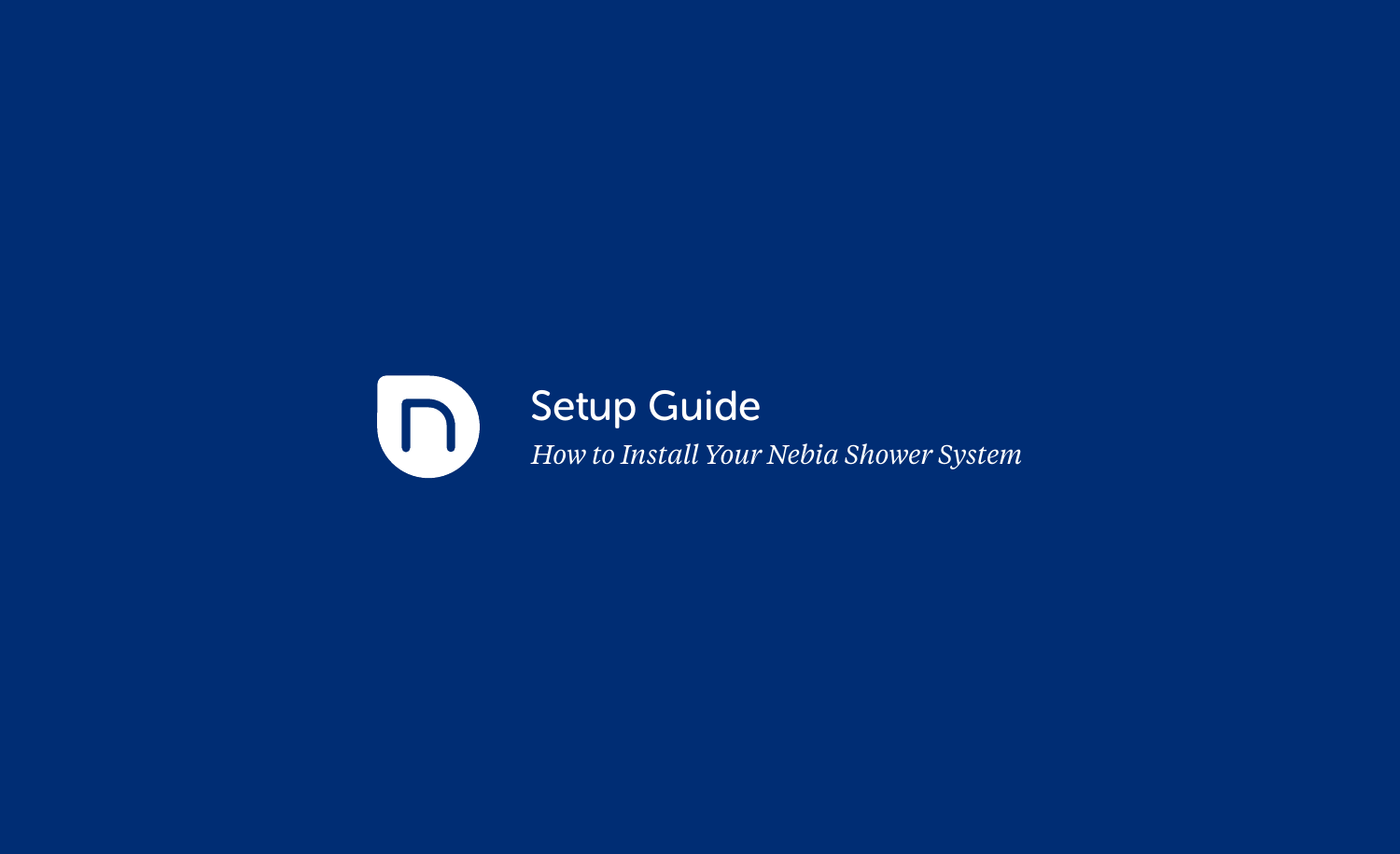#### Meet Your Nebia Shower System

The Nebia Shower System has been designed for the highest standards of experience, design, and water efficiency. Our  $\rm H_2$ Micro™ technology atomizes water into millions of droplets to create 10 times more water surface area than a standard shower, all while using up to 70% less water.



### Flow Rate

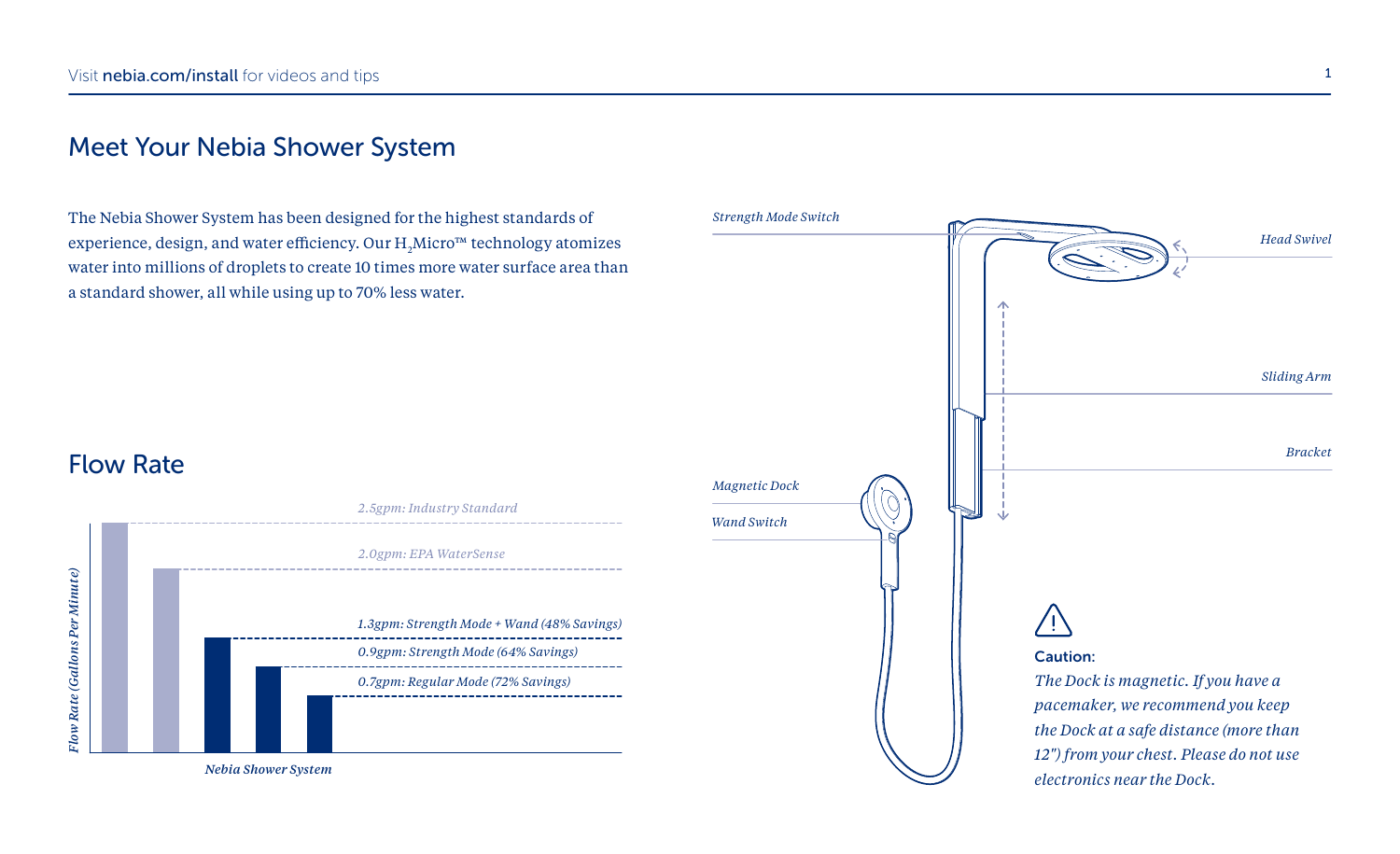# Compatibility Requirements

*To install the Nebia Shower System, you need:*

#### Water Pressure:

*35 – 100psi / 2.4 – 6.9bar*

#### Water Heater Temperature:

*At least 115° F/46° C* 

#### Spacing:

- *Water outlet must be in a wall (not the ceiling), recommended floor to water outlet distance: 72 – 84"/ 183 – 213cm.*
- *Minimum clearance from water outlet to ceiling: 4"/ 10cm.*
- *Minimum clearance from water outlet downward to temperature controls (or other obstacles): 27"/ 68cm.*
- *Minimum clearance from nearest side wall: 5"/ 13 cm*

#### Other:

- *A ½" NPT (or ½" BSPT) pipe connection in your wall (this is standard in most bathrooms).*
- *Wall surface cannot be slate.*



#### Before You Get Started

We know that installing a shower may seem intimidating. Don't worry. The Nebia Shower System was designed to be easy to install, and this guide includes everything you need for the installation process.

If you do not feel comfortable performing any step yourself, please contact a plumber.

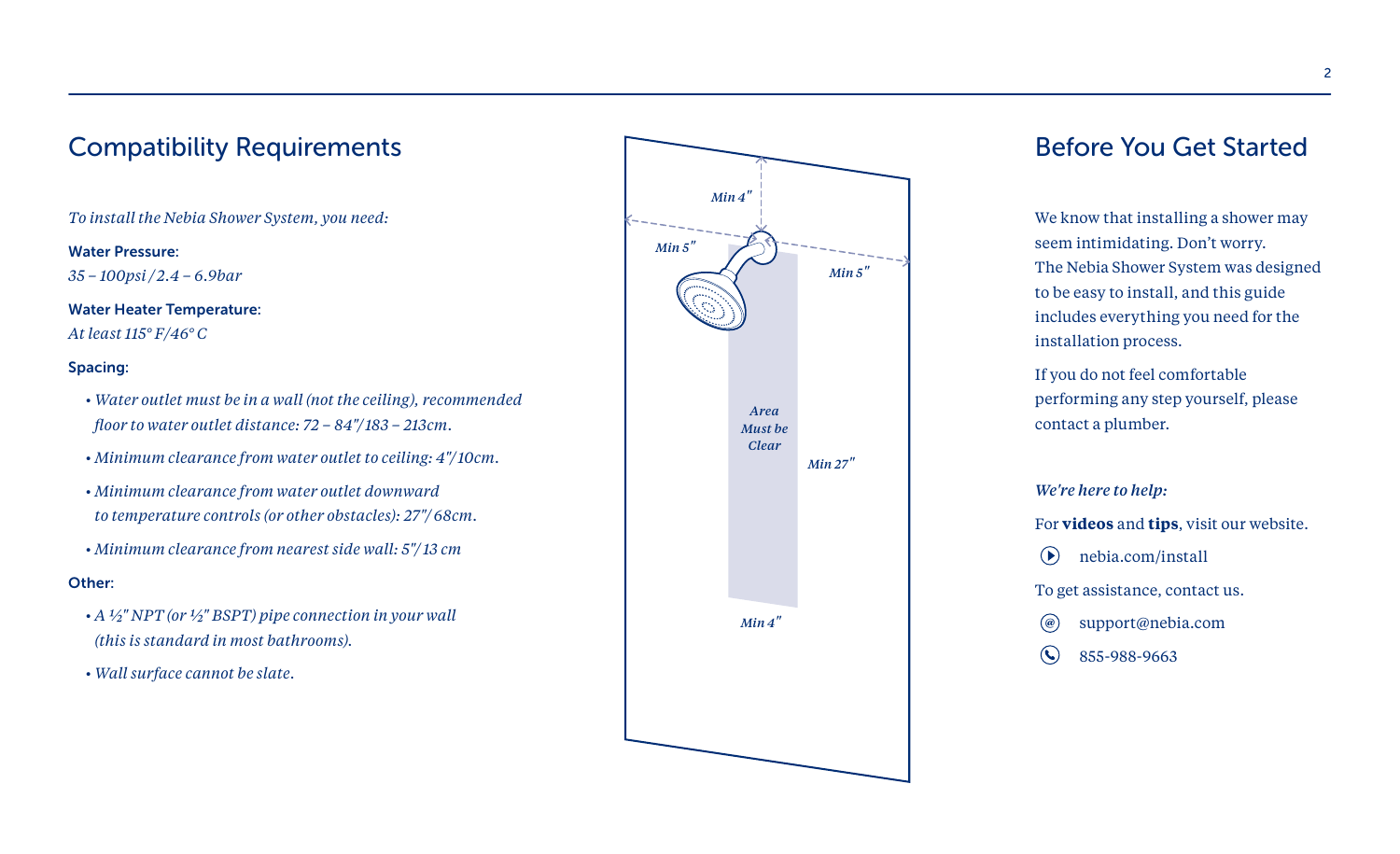### Setup Preparation

Before installing your Nebia Shower System, you will need to uninstall your current showerhead.

*Tools you may need to uninstall your current showerhead are:* 1. Wrench or Vise Grip 2. Box Cutter or Knife

#### Uninstall Your Old Showerhead

Grasp the shower arm firmly with both hands. Turn counterclockwise until the shower arm comes out of the wall. Then remove the shower ring.

Tip:

*If you are running into difficulties removing your shower by hand, clamping a wrench or vise grip around the shower arm will help give you the leverage you need to remove it. If your shower ring does not slide off easily, try using a box cutter or knife to remove it.*

### Setup Time

PREPARATION *5 Minutes*

INSTALLATION

*10 Minutes*

DRYING TIME *20 Minutes*

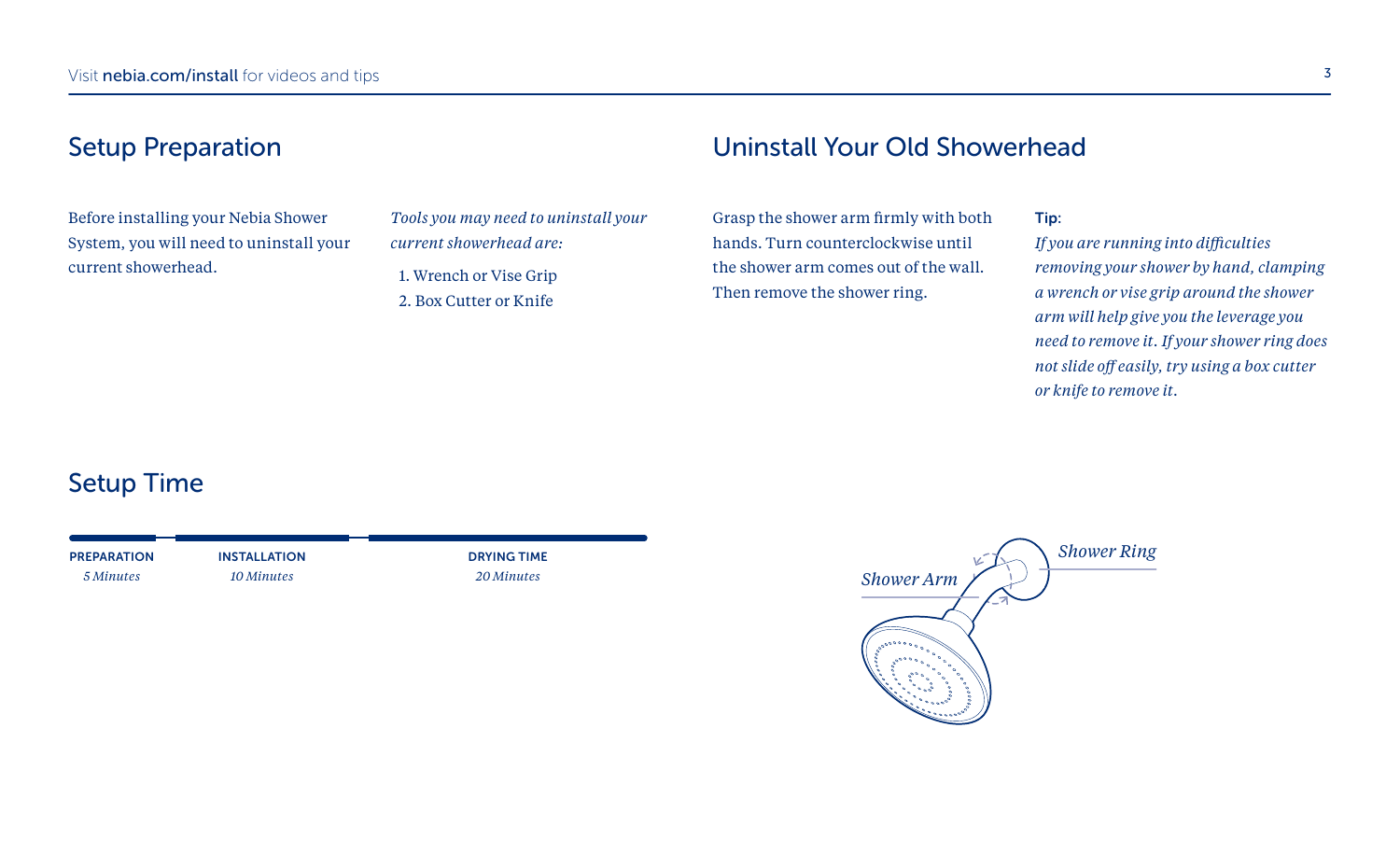

*System in a different location in the future.*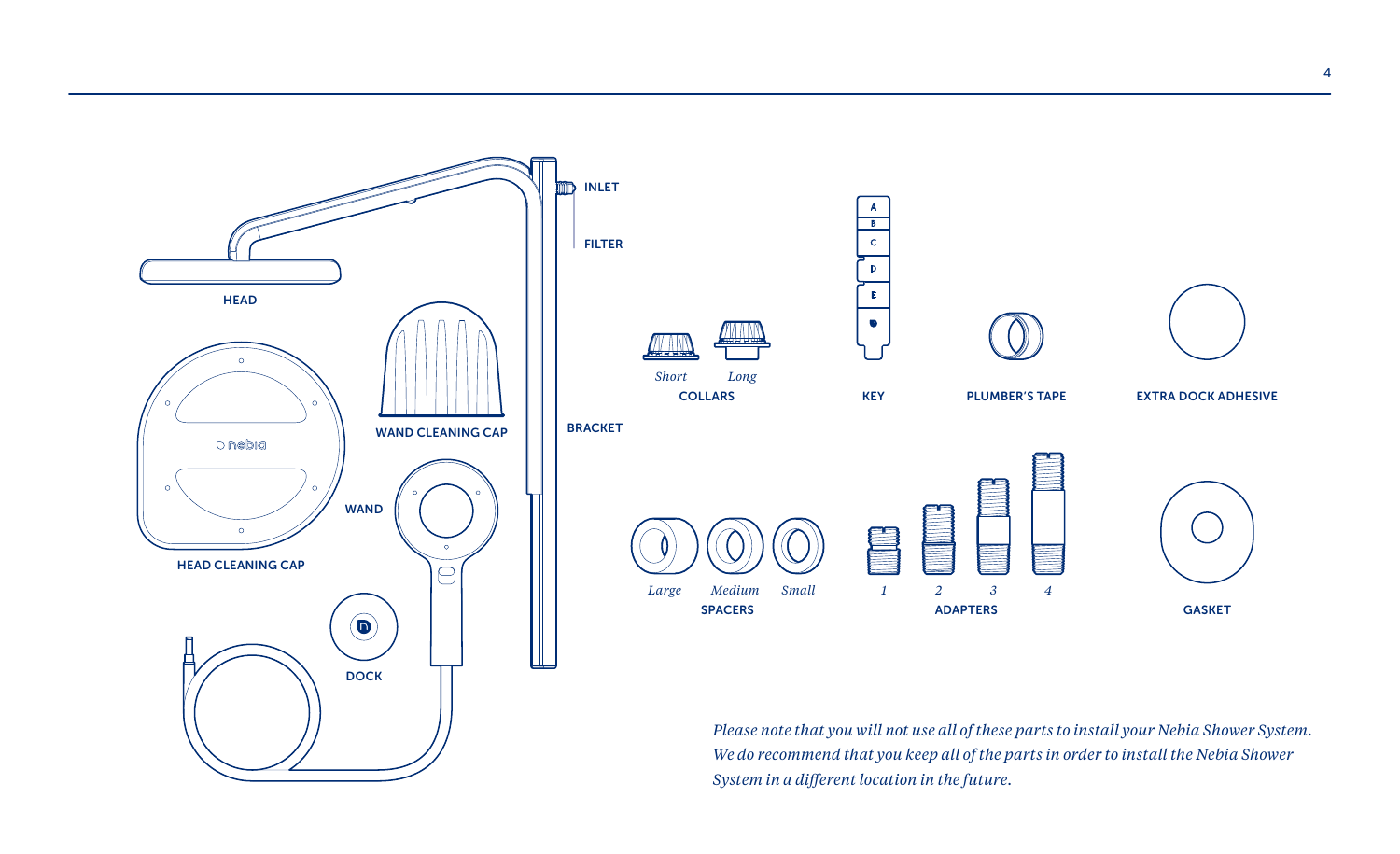### Selecting Your Adapter and Collar

Insert the flat end of the *Key (marked A)* into the wall to measure the depth of your water outlet. The letter that aligns with your wall *(A, B, C, D, or E)* corresponds to the correct *Adapter* and *Collar* combination. If you fall on the line between two letters, choose the longer combination.

In rare cases, the water outlet may be in a part of the wall that is recessed from the rest of the wall, creating a ledge. If so, follow the instructions on the right panel of this page.



### If You Have a Ledge

The letter that aligns with the ledge (not the wall) will indicate the correct combination of *Adapter* and *Collar.*

Compare your ledge to the widths of the different *Spacers* and select the *Spacer(s)* that best fills the gap.



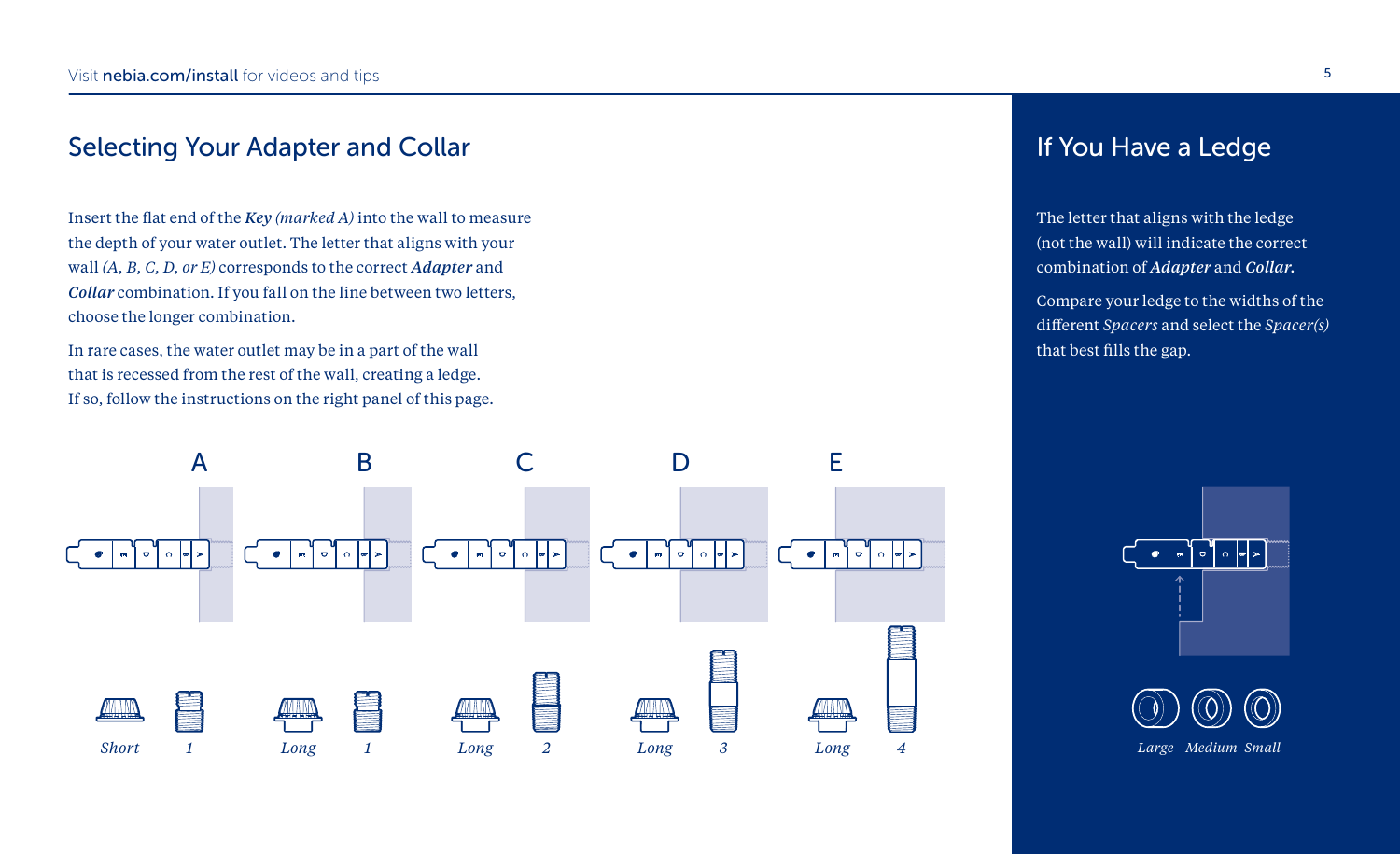### 01 Wrap the Adapter*(4–5 wraps)*

Wrap the tapered end of the *Adapter*  (the end without the slot) *4 to 5 times* in a *clockwise direction* with *Plumber's Tape*, leaving the first thread exposed.

#### Caution:

*This step is very important. A poorly wrapped Adapter can lead to leaks. To watch a close up video of this step, please visit nebia.com/install*

# 02 Screw in the Adapter

Screw the end of the *Adapter* wrapped in *Plumber's Tape* into the water outlet. Use the *Key* as indicated in the graphic to tighten the *Adapter* into the wall. Using both hands (one on each end of the *Key*), turn the *Key* clockwise until the *Adapter* is very tight. To ensure that the *Adapter* is secure, continue tightening with both hands until you can't turn it anymore.

# 03a Fasten the Collar

Peel the protective layer off of the *Gasket* and slide it over the *Adapter*, adhering it to the wall.

Screw the *Collar* onto the *Adapter* by hand until it is flush with the wall.

# 03b If You Have a Ledge

Peel the protective layer off the *Gasket* and slide it over the *Adapter*, adhering it to the wall.

Slide the *Spacer(s)* you selected over the *Adapter* on top of the *Gasket*.

Then, screw the *Collar* onto the *Adapter* by hand until flush with the *Spacer(s)*.









#### *Note: this step requires a good amount of force.*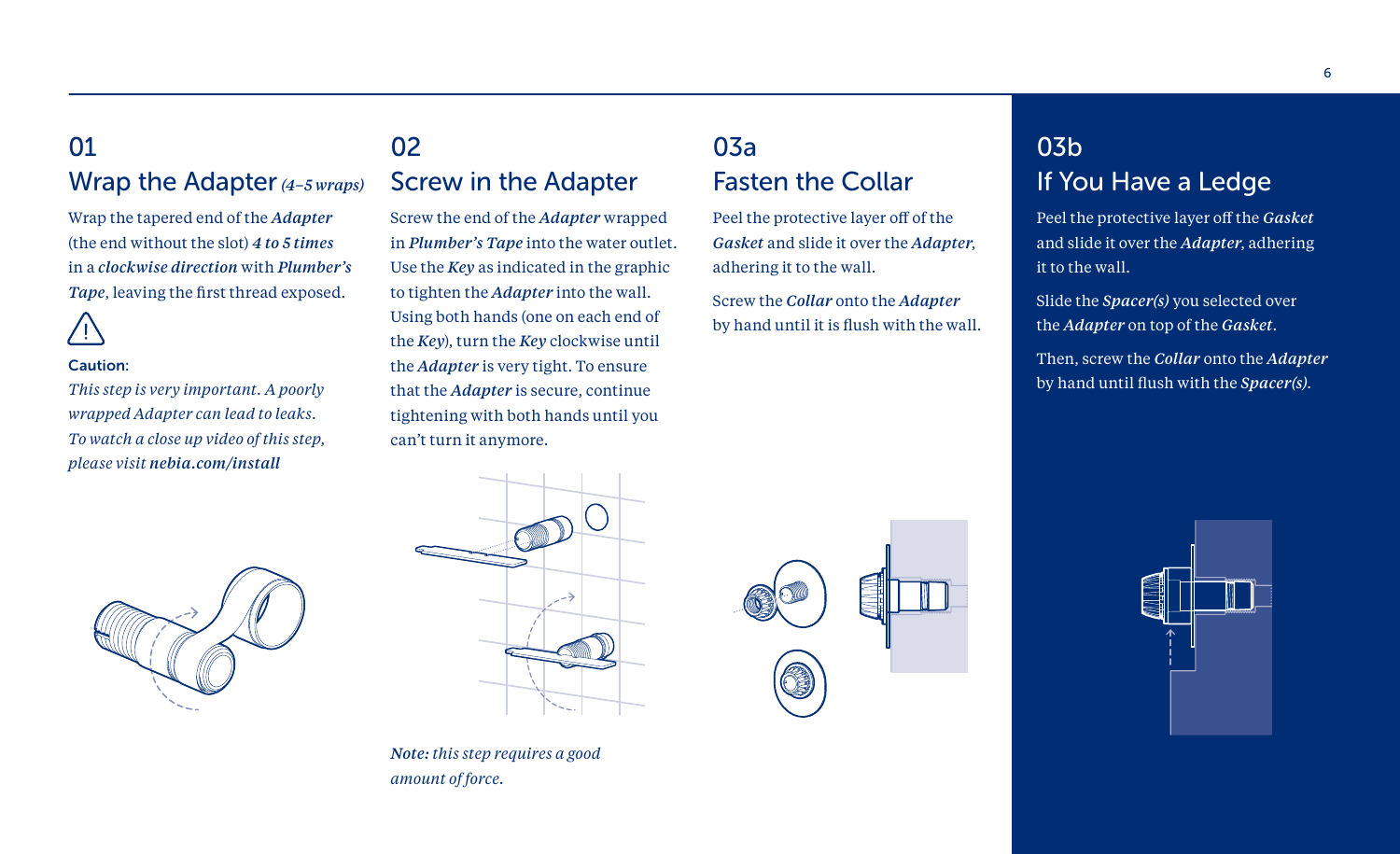# 04 Prepare the Bracket

Remove the tape wrapped around the *Sliding Arm* and the *Bracket*. Use caution, as the spring-loaded sliding arm may slide up the bracket when the tape is removed. Then, pull the tab on the back of the *Bracket* to remove the adhesive protective layer.

# 05 Mount the Bracket

Ensure that the *Filter* is on the *Inlet*. Push the *Inlet* into the *Collar,* keeping the unit vertical and parallel to the wall. Apply force behind the *Inlet* until you hear a *click*. Do not secure the adhesive until you have checked Step 06.

### 06 Check the Indicator

To ensure that the unit is properly secured, look on the inside of the *Bracket* to see the *Indicator*. If you see any red, Nebia is *not* properly secured and you should keep pushing the top of the *Bracket* into the *Collar* until the *Indicator* turns *gray*.

### 07 Secure the Bracket

Make sure the *Bracket* is completely vertical, and apply pressure at the lower end of the *Bracket* for *20 seconds* to secure the adhesive.

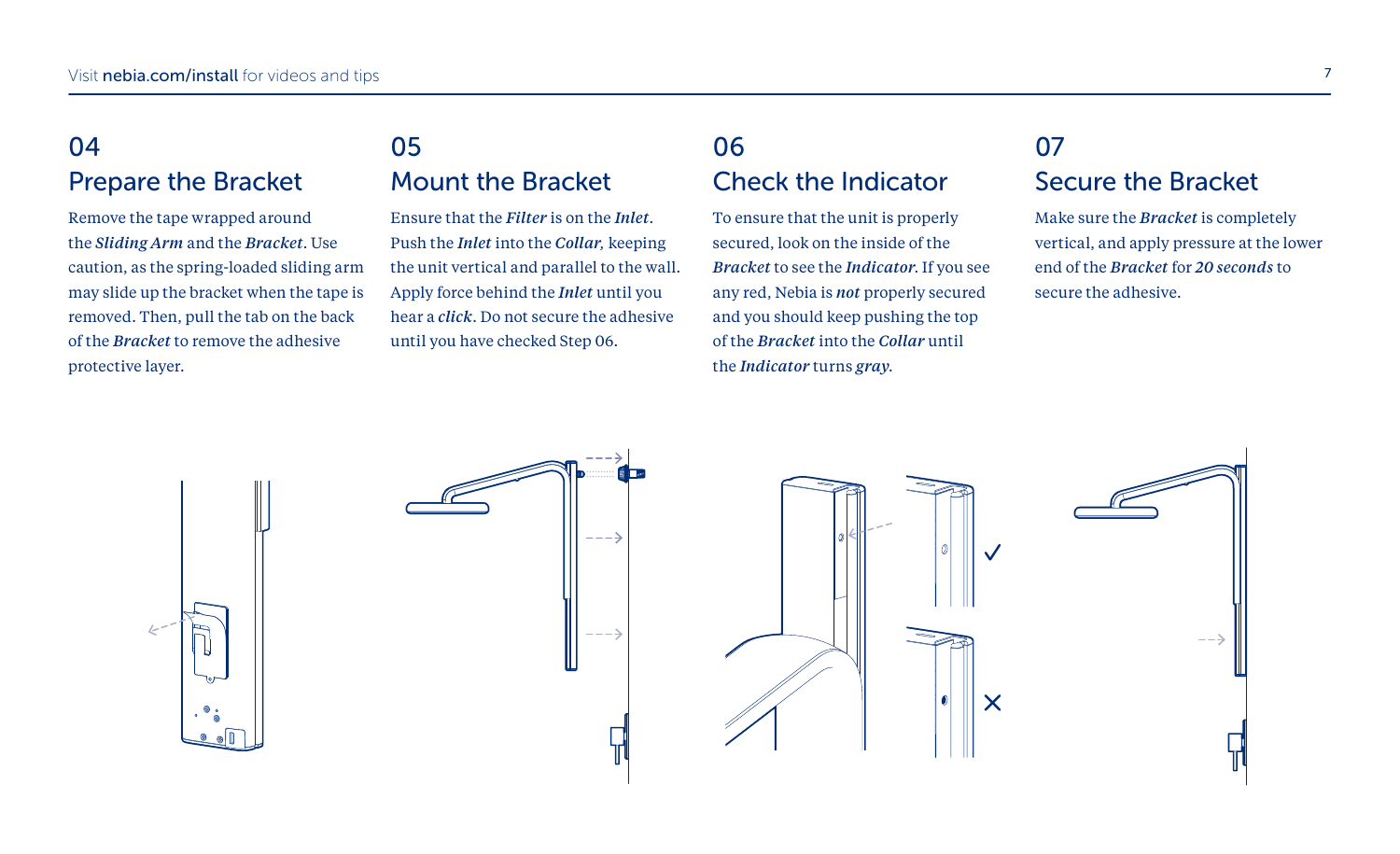### 08 Choose the Dock Position

Chose a *Dock* location around waist height on the wall, within 4 – 10" / 10 – 25cm of either side of the *Bracket*, allowing for full downward travel of the *Sliding Arm*  and rotation of the temperature valve handle. Before securing the *Dock* to the wall, consider the ideal side spray from the *Wand* when it is resting on the *Dock*.



### 09 Install the Dock

The wall surface for the *Dock* must be clean and dry. To clean the surface, we recommend using rubbing alcohol or soap and water.

#### Caution:

*The Nebia logo must be positioned upright in order to ensure that the magnetic array is properly aligned.* 

Peel the protective layer off the adhesive, position the *Dock* in your desired location, and press firmly for 30 seconds. *Wait 20 minutes* before placing the *Wand* on the *Dock* or turning the water on, to ensure secure adhesion.



# 10 Connect the Wand

Insert the hose into the bottom of the *Bracket*. You will hear a *click*. Remember to wait 20 minutes for the *Dock* adhesive to set, and then place the *Wand* on the *Dock*, with the metallic side of the *Wand* facing you.

*Congratulations, you are all set!*

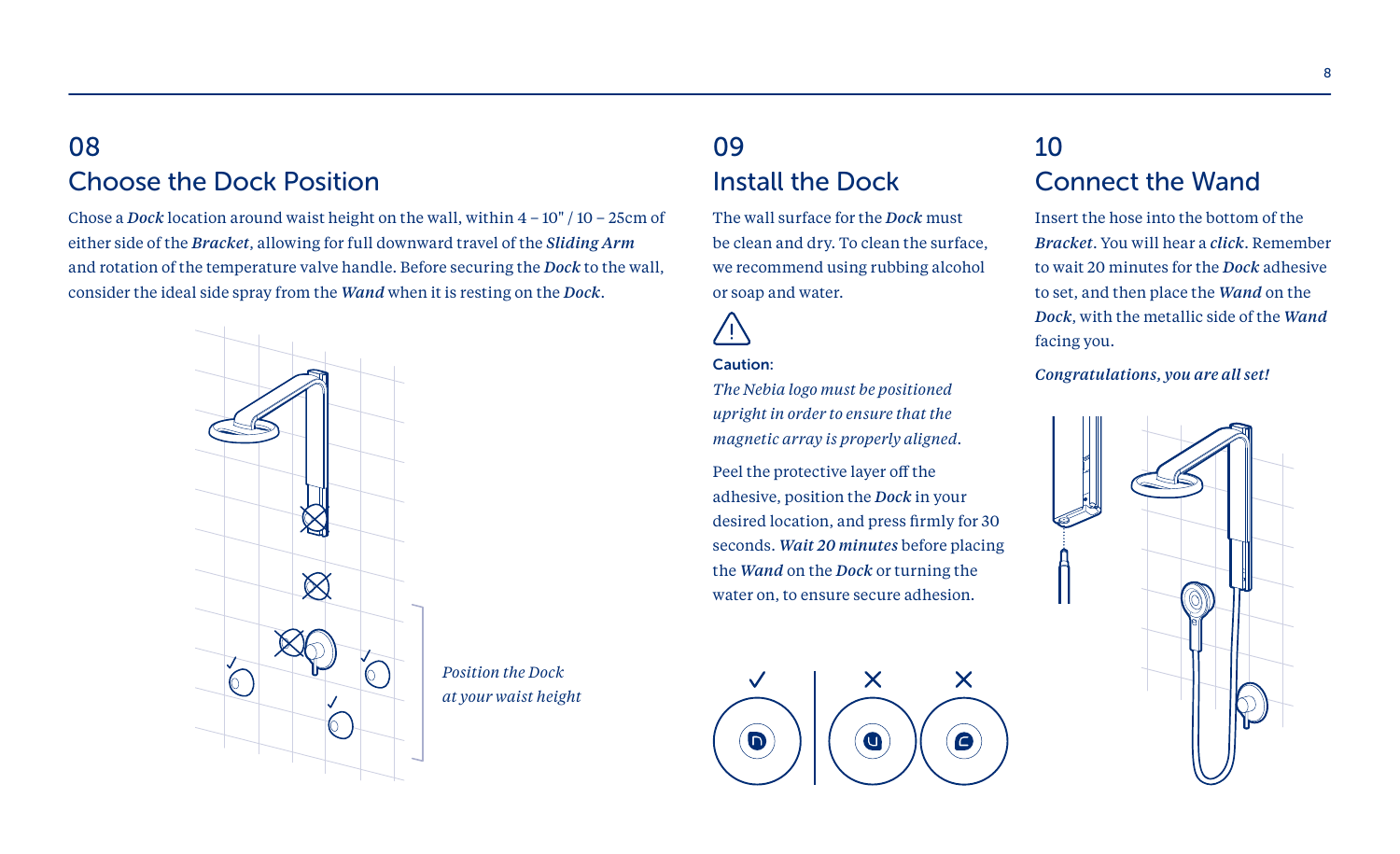#### General Maintenance & Hard Water Cleaning

From time to time you may want to clean the surfaces of your Nebia Shower System. We recommend using mild soap and water.

**Do not use bleach or ammonium chloride based cleaners**, including, but not limited to, Clorox, Tilex, Scrubbing Bubbles and Simple Green. These cleaning products will damage the Nebia Shower System.

#### Hard Water Cleaning

If you live in an area with hard water, you may find that calcium deposits build up from time to time. We have designed two custom cleaning caps that will make it much easier to remove these deposits.

Snap the respective cleaning caps onto the *Head* and the *Wand* and fill them

with a cleaning solution (we recommend vinegar or CLR). Depending on how much calcium has built up, it may take anywhere between 20 minutes to 2 hours for a full cleaning. In some cases it may be necessary to use a soft, pointed object (such as a plastic toothpick) to clean out any remaining debris.



#### Uninstalling Nebia

1. Use the *Key* to press down the tab on the *Bracket Mount* (located inside the groove), and slide the bottom of the *Nebia Bracket* to the left.

2. Insert the *Key* into the slot at the top of the *Bracket* and push down until you hear a click. Detach the *Bracket* from the wall.

3. On the back of the *Bracket*, press the *Key* into the red slot to release the *Hose*.

4. Unscrew the *Collar*, remove the *Gasket*, and use the *Key* to unscrew the *Adapter*.

5. Apply rubbing alcohol around the *Dock* and the *Bracket Mount*. Use a knife or spatula to detach the *Dock* and *Bracket Mount* from the wall.

*For a video of this process, please visit support.nebia.com*

**1**

**2**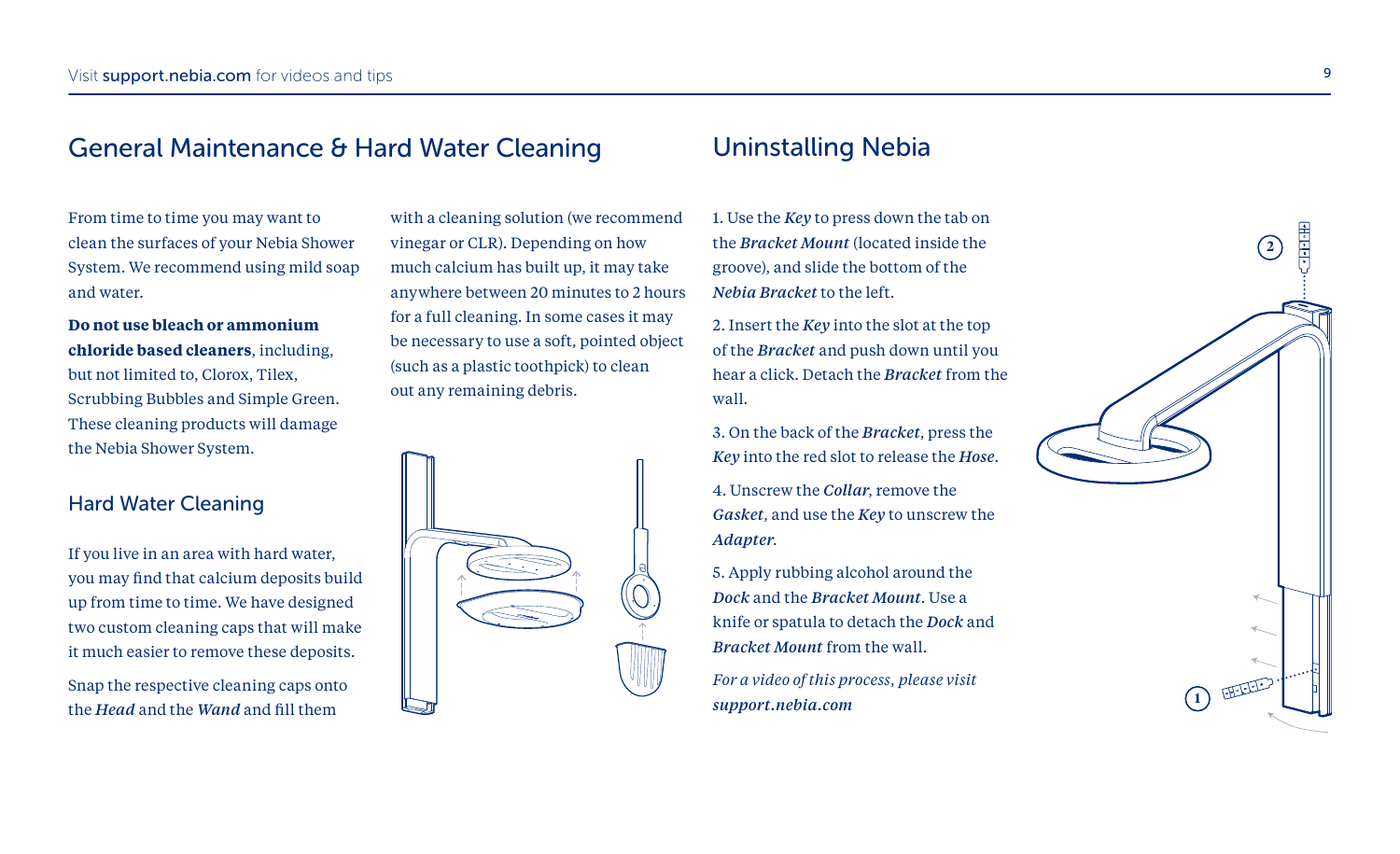#### Limited Warranty

#### How do I submit a warranty claim?

To submit a warranty claim, please contact Nebia at *support@nebia.com* with a detailed description of your complaint along with proof of Nebia Shower System purchase from Nebia.

#### How long does the warranty coverage last?

Our money-back guarantee lasts for thirty days following the date upon which you receive your Nebia Shower System ("Money-Back Guarantee Period").

Our limited warranty lasts for one year following the date upon which you receive your Nebia Shower System ("Limited Warranty Period").

#### What does this warranty cover?

If you, at your own expense, return your Nebia Shower System during the Money-Back Guarantee Period, we'll provide you with a full refund of the purchase price and associated sales taxes. However, we won't refund shipping or return shipping costs.

Nebia warrants that the Nebia Shower System will be free from defects in material and manufacturing workmanship during the Limited Warranty Period. If you submit a warranty claim during the Limited Warranty Period, we will, at our sole option, replace either your Nebia Shower System or any defective part contained therein. If an exact replacement is not available, Nebia reserves the right to fulfill its obligations hereunder by sending you a substantially similar product or part.

#### What does this warranty not cover?

This limited warranty *does not cover:* (a) disposable items included with your Nebia Shower System such as sealant tape; (b) damage to the Nebia Shower System caused by installation error, your abuse, misuse or use of abrasive or chemical cleaners, or problems associated with hard water buildup and/ or water supply sediment; (c) any additional charges (including, but not limited to labor and damage) that may be incurred during re-installation, repair, or replacement of your Nebia Shower System; or (d) claims made without proof of purchase.

If you feel uncomfortable installing the Nebia Shower System or do not have experience with plumbing fixtures we advise you to contact a professional plumber.

NEBIA SHALL NOT BE LIABLE TO YOU OR ANY PERSON UNDER ANY CONTRACT, NEGLIGENCE, STRICT LIABILITY OR OTHER THEORY FOR ANY INCIDENTAL, SPECIAL OR CONSEQUENTIAL DAMAGES ARISING OUT OF BREACH OF THIS LIMITED WARRANTY. SOME STATES DO NOT ALLOW THE EXCLUSION OR LIMITATION OF INCIDENTAL OR CONSEQUENTIAL DAMAGES, SO THE ABOVE LIMITATION OR EXCLUSION MAY NOT APPLY TO YOU.

FOLLOWING THE LIMITED WARRANTY PERIOD, NEBIA HEREBY DISCLAIMS ALL EXPRESS AND IMPLIED WARRANTIES INCLUDING MERCHANTABILITY AND FITNESS FOR A

PARTICULAR PURPOSE. SOME STATES DO NOT ALLOW LIMITATIONS ON HOW LONG AN IMPLIED WARRANTY LASTS, SO THE ABOVE LIMITATION MAY NOT APPLY TO YOU.

#### What will Nebia do?

We will review and respond in writing to your complaint within a reasonable period. Following our initial response and depending on whether your claim occurs in the Money-Back Guarantee Period or the Limited Warranty Period, we will exercise commercially reasonable efforts to either (i) issue you a refund of the purchase price and applicable taxes or (ii) at our sole option, replace either your Nebia Shower System or any defective part contained therein.

#### How Does State Law Apply?

This warranty gives you specific legal rights, and you may also have other rights which vary from state to state.

#### Backflow prevention

This unit uses two certified check valves to prevent backflow. One check valve (Neoperl, 31.4201.0) is located in the Bracket at the connection point to the Wand Hose. The other check valve (Neoperl, 31.4285.00000) is located in the handle of the Wand, between the Wand Hose and the Wand Switch. If the check valve in the Wand handle fails or malfunctions, the customer may return the Wand to Nebia, and Nebia will provide a replacement Wand.

#### Warning

Do not take apart or disassemble the Nebia Shower System. Components and mechanisms inside of the unit could be harmful if tampered with and not handled by someone who is trained to disassemble the Nebia Shower System.

Certification: ASME A112.18.1/CSA B125.1. For use with automatic compensating valves rated at 3.0 L/min (0.8 gpm) or less. The maximum flow rate of this product, measured in accordance with ASME A112.18.1 Clause 5.4.2.3.2, is 5.3 L/min (1.4 gpm).

Created by Nebia, Inc. ® 2016. All rights reserved.

 $\mathrm{H}_2$ Micro™ technology is a registered trademark.



*This booklet was produced using sustainable green printing practices.*